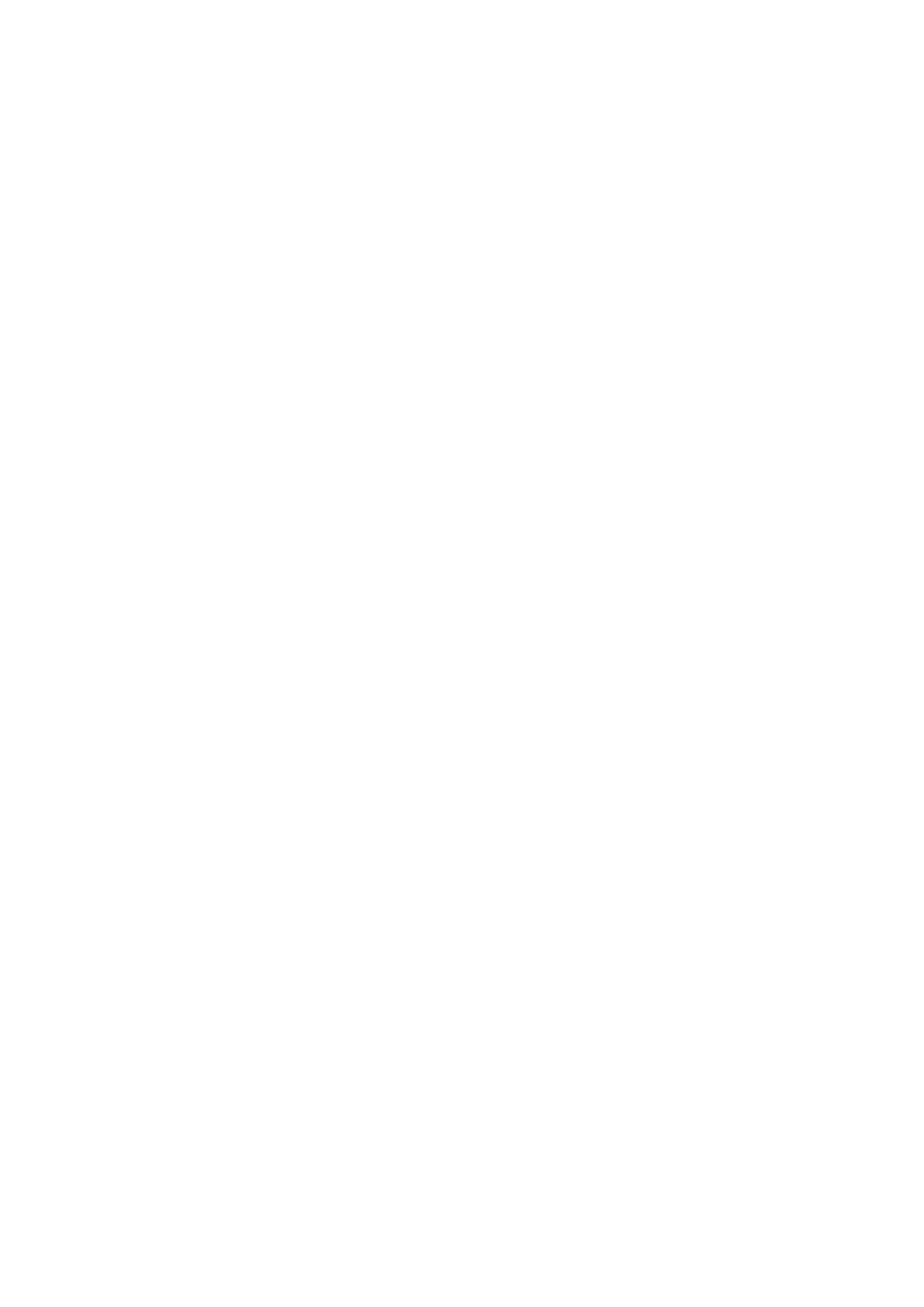The problem of historically developed regional imbalances in the economic development of China has remained the most tangible and painful over the past decades, without the solution of which successful progress along the path of reform becomes impossible. China, like other countries with large, geographically extended territories, faces the problem of significant differences in the level of economic development in its regions. But in China, the regional problem is becoming particularly complex and acute due to an unprecedented population. Moreover, nations and nationalities here are at different stages of socio-economic and political development, one of the peoples is many times superior to other nations in numbers, for centuries it has dominated the society.

The problem of the uneven economic development of the regions of China was considered in their work by many researchers. Mainly focusing on Chinese state regional policy, regional development programs, citing government measures aimed at raising the backward regions of the PRC. However, there is a shortage in economic and geographical studies when, using a quantitative assessment of the depth and dynamics of regional imbalances, the mechanisms of the formation of such imbalances would be analyzed, and internal and external factors of transformation of the regional structure of the PRC economy would be revealed.

### **2. RESEARCH METHODS**

To study the socio-economic results of the accelerated modernization of XUAR and the role of the region in the transboundary Kazakhstan-China cooperation, the author used the civilizational [1] and socio-constructivist approaches [2], which allow to expand the field of analysis and see in the studied object not only cognitive, but also social component. The application of economic and statistical analysis and regional diagnostics methods has made it possible to process a variety of statistical material, various input data characterizing the level, structure, and characteristics of XUAR's socio-economic development. The assessment is given to the development of the region as a whole and covers all the main aspects of its development. [3, 4] In addition, the diagnostic method made it possible to identify and assess the key problems that are most significant from the point of view of solving specific tasks of regulating territorial development, in what direction and with what changes the general regional situation and certain regional problems are transformed.

# **3. RESULTS AND DISCUSSION**

The underlying causes of these differences are due to the geographical logic of the development of regions and the history of the formation of their economy.

Russian geography scientists under the "regional policy" understand the general policy of the state, geographically adapted to local conditions and features of the region. Any regional policy is based on a certain concept, the idea of developing a region over a foreseeable time interval, within which the prerequisites and conditions, as well as the parameters and systems of restrictions that outline the area of possible development, remain relatively unchanged [5, p.11].

For the development of the region there are objective and subjective restrictions that impede the natural path. The main objective limitations are those of a natural-geographical nature. It is impossible to change the nature of the landscape, the regime of solar radiation, some climatic features of the region, since these are its static indicators. At the same time, there are dynamic objective indicators that lend themselves to anthropogenic influence and change. This is the amount of water resources, relief restrictions, the proximity of the territory to the seas and some climatic characteristics. There are at least a dozen states in the world, there are two components: a more developed center located in the coastal strip and accumulating economic life, and a lagging inland territory. But looking at a world map, the first thing that catches your eye is China, with its powerful coastal strip producing goods for the whole world, and the western provinces, suffering from its location remote from the seas [6, p.146].

Of course, XUAR, from the point of view of geographical location, has maximum continentality and has a special regional specificity.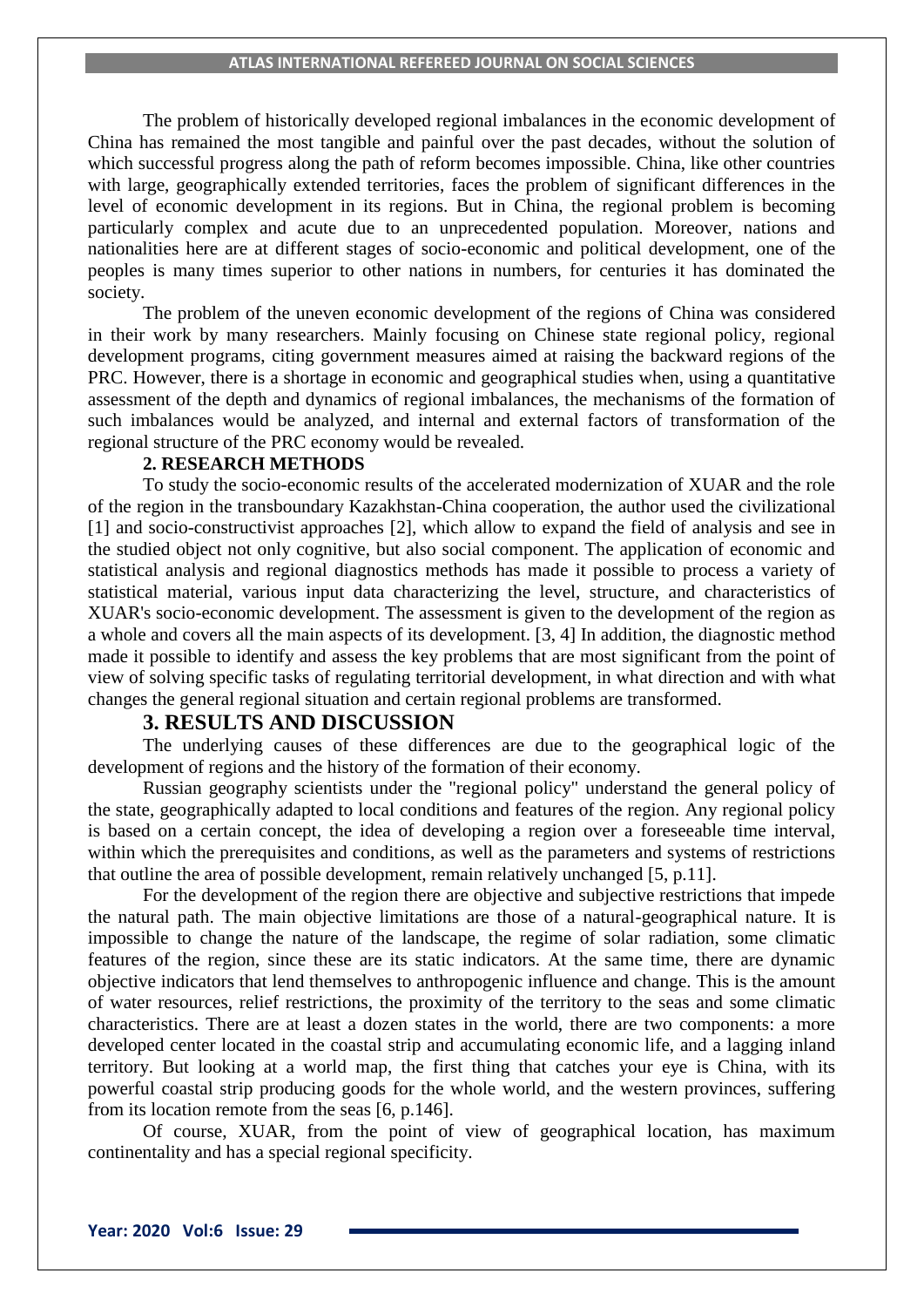If we use the indicator of transport-geographical continentality developed by scientists of the Institute of Geography of the Russian Academy of Sciences, which is understood as the measure of the remoteness of the main part of the economic and demographic potential from the seas and oceans that have a certain transport significance, then the XUAR by this indicator refers to ultracontinental regions. Most of its territory is located in a distance of more than 2000 km from the coastline, which means that it is in the least favorable geographical position in relation to the sea routes [7].

Coastal regions are significantly different from domestic in all economic indicators, which reflects the dichotomy of land-sea development, since the coastal situation in China creates the best conditions for economic growth. The rapid development of coastal regions is also determined by the favorable natural conditions of this part of the country, both for the population and for economic activities. To a large extent, the separation of the coastal region from the interior is determined by the geographical logic of economic development. In accordance with the results of studies conducted by D. Sachs together with Chinese economists, only one factor of the coastal situation explains the variations in the rate of economic development of Chinese provinces by 60% [8].

As noted above, in addition to the objective factors of the development of the region, there are subjective prerequisites, which include the attitude to the region from both the government and various agents of the economy. The allocation of resources for the development of the region depends on both those and others.

Since the beginning of the policy of reform and openness, especially after the 12th CPC Congress, the economic development of China has clearly shown a trend of priority development of the eastern regions.

Unequal starting conditions gave significant advantages to the coastal regions, which by the beginning of the reform were far ahead of the inner regions in terms of socio-economic development. On the other hand, these benefits were enhanced by the creation of a favourable market environment for business in the coastal provinces. As China's economic ties with other countries have become more intense and the Chinese economy has become more open, external factors of regional development have become increasingly important. The best conditions for inclusion in the world economic processes are the coastal provinces with advantages in terms of transport and geography, specializing in light industry, electronics and electrical engineering, and characterized by a higher degree of denationalization of the economy and a favorable business climate. [9, p.51]

As a result of this regional disparity, since the beginning of economic reforms, the gap in the socio-economic development of the eastern and western regions has become so wide that it is very difficult to overcome in the short term.

There is a significant regional differentiation in the Gross Regional Product (GRP) per capita, the level of development of the productive forces and the structure of the economy. Thus, the post-industrial structure of the economy includes the central subordinate cities of Beijing (the tertiary sector - 76.5% in 2012) and Shanghai (60.4 %); the strongest industrial structure with the highest share of secondary sector is in Qinghai (57.7 %), Henan (56.3 %), Shanxi (55.6 %); the highest share of primary sector is in Hainan (24.9 %), XUAR (17.6 %), Guangxi Zhuang Autonomous Region (16.7 %). [9, p.50]

Realizing that uneven regional development can become not only an economic, but also an acute ethno-social problem, the Chinese leadership came to the conclusion that it is necessary to radically change the country's regional politics. Therefore, the bias in the strategy of regional development began to gradually shift from the eastern to the western regions.

The official strategy of large-scale development of the western regions was proclaimed at the IV plenary session of the Central Committee of the CPC of the 15th convocation on September 22, 1999. A special place in the state program for the development of the western regions of China is given to the development of the Xinjiang Uygur Autonomous Region.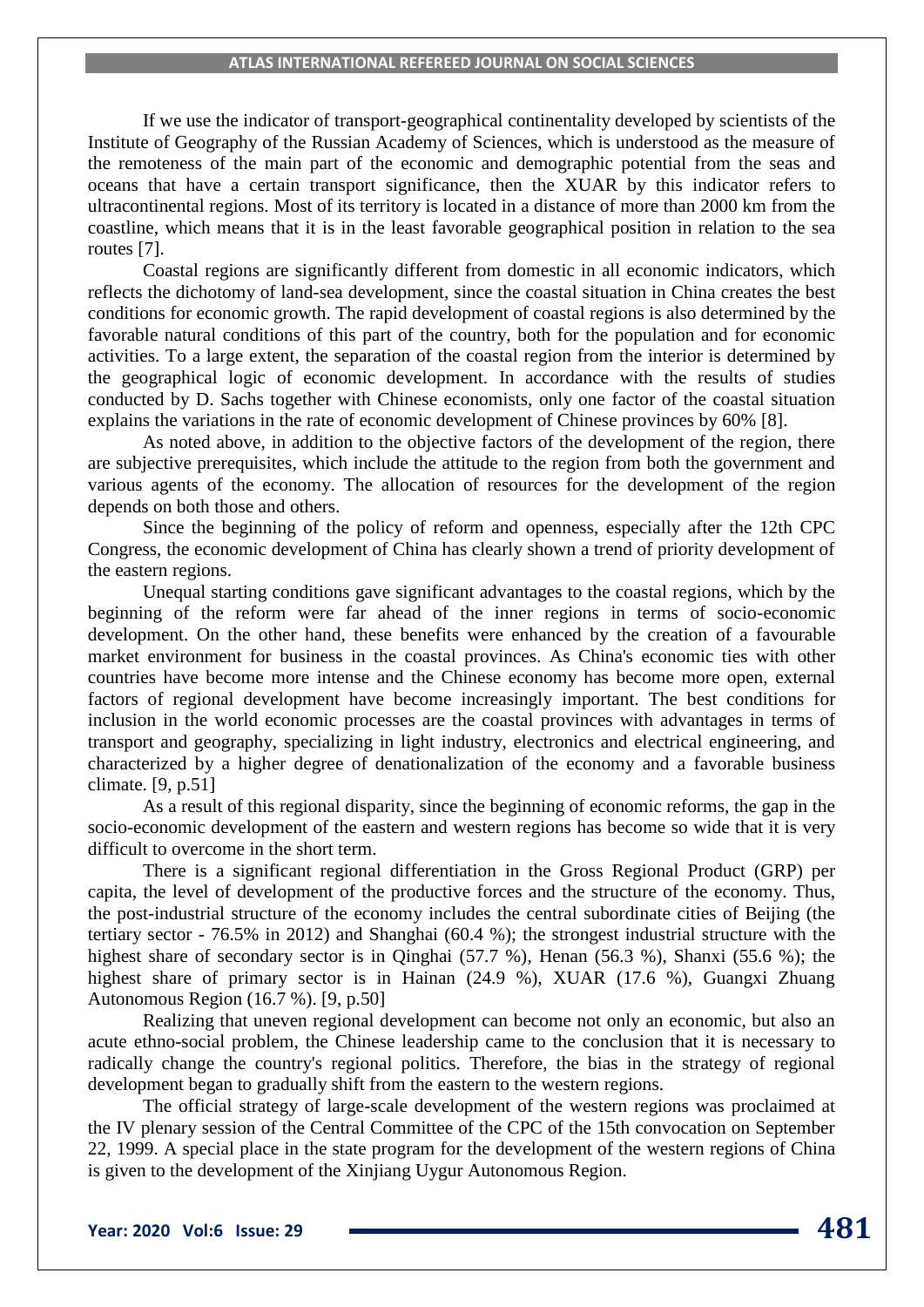This is an area with rich natural resources. Deposits of 138 types of minerals out of 171 available in China have been discovered here, including 7 types of energy resources, 42 types of metals, 70 types of non-metallic ores, 3 types of groundwater. In 2013, the XUAR ranked first in China in assessing potential mineral reserves. Of greatest interest to the country are energy resources. According to the second energy assessment, oil reserves in Xinjiang amount to 20.9 billion tons (30% of the total oil reserves of China), natural gas - 2.1 billion cubic meters (over 40% of the total reserves of natural gas), coal - 2.19 trillion tons (40% of coal mining in China). [10, p.65]

In the strategic plan, it is planned to turn the XUAR into the country's largest oil and gas industry base in the near future. To achieve this goal, the Central Government annually increases funding for the exploration and development of hydrocarbon deposits in the XUAR. Loans from international financial organizations and foreign governments are also actively used.

So, on July 4, 2002, the project was officially launched to transport natural gas from the Tarim basin (XUAR) to densely populated eastern China (Shanghai), where industrial production is concentrated. Investments in the first and second phases of the Project amounted to over 290 billion yuan. The main pipeline and 8 branches of the gas pipeline were commissioned on December 30, 2012. At the conclusion of the second phase, almost 40,000 km of a gas pipeline network was built in China, covering 28 provinces and autonomous regions of mainland China and Hong Kong Special Administrative Region. [11, p.65]

The pragmatic interest of the Chinese leadership in the XUAR is obvious, connected with the prospect of using Xinjiang's natural resources, and using them mainly outside the national autonomous region. In this regard, some Kazakhstani and foreign experts, evaluating the role of Xinjiang in the intra-Chinese interregional division of labor in the foreseeable future, suggest that the main articles of its export to the domestic market will remain natural resources. This trend is now reinforced by an increase in the supply of oil and gas to its internal regions. Chinese researchers have a similar point of view, noting that the supply of natural resources will better integrate XUAR into the Chinese economy. Moreover, both of them talk about the possibility of developing the richest mineral resources of the national region only through powerful subsidies from the center.

Here I would like to object to these statements. It seems to us that if, in accordance with its legally established status, the autonomous region was given the opportunity to independently manage at least part of its natural resources and allocate considerable revenues from them to boost the XUAR economy, then the need for subsidies from the center would disappear by itself. Analogies of this kind of settlement of relations between the center and national regions have long existed in world practice. For example, Russian legislation provides for the possibility of differentiating powers between the center and the constituent entities of the Russian Federation for the management of natural resources, which allowed for the optimal combination of national and regional interests. In this regard, it would be appropriate to recall that the unfair regulation of property relations on natural resources was one of the main causes of centrifugal trends in the national republics of the former Soviet Union and its subsequent collapse.

The modern model of the Chinese regional economy, which is based on the development of natural resources by the western regions, and the processing and production of finished products by the eastern regions, retains the role of a raw materials appendage for the western regions for a long period. And it creates a situation in which the gap in the level of socio-economic development between the western and eastern regions will widen. As long as natural resources from the western regions provide the economic needs of other regions of China, the western regions, including the XUAR, will not be able to take advantage of their natural advantage in obtaining cheaper energy for the development of manufacturing industry on their own basis. Most of the products to these areas will come from the eastern regions at higher prices compared to the prices of products that are produced locally. Only intensive construction of Xinjiang's infrastructure cannot guarantee rapid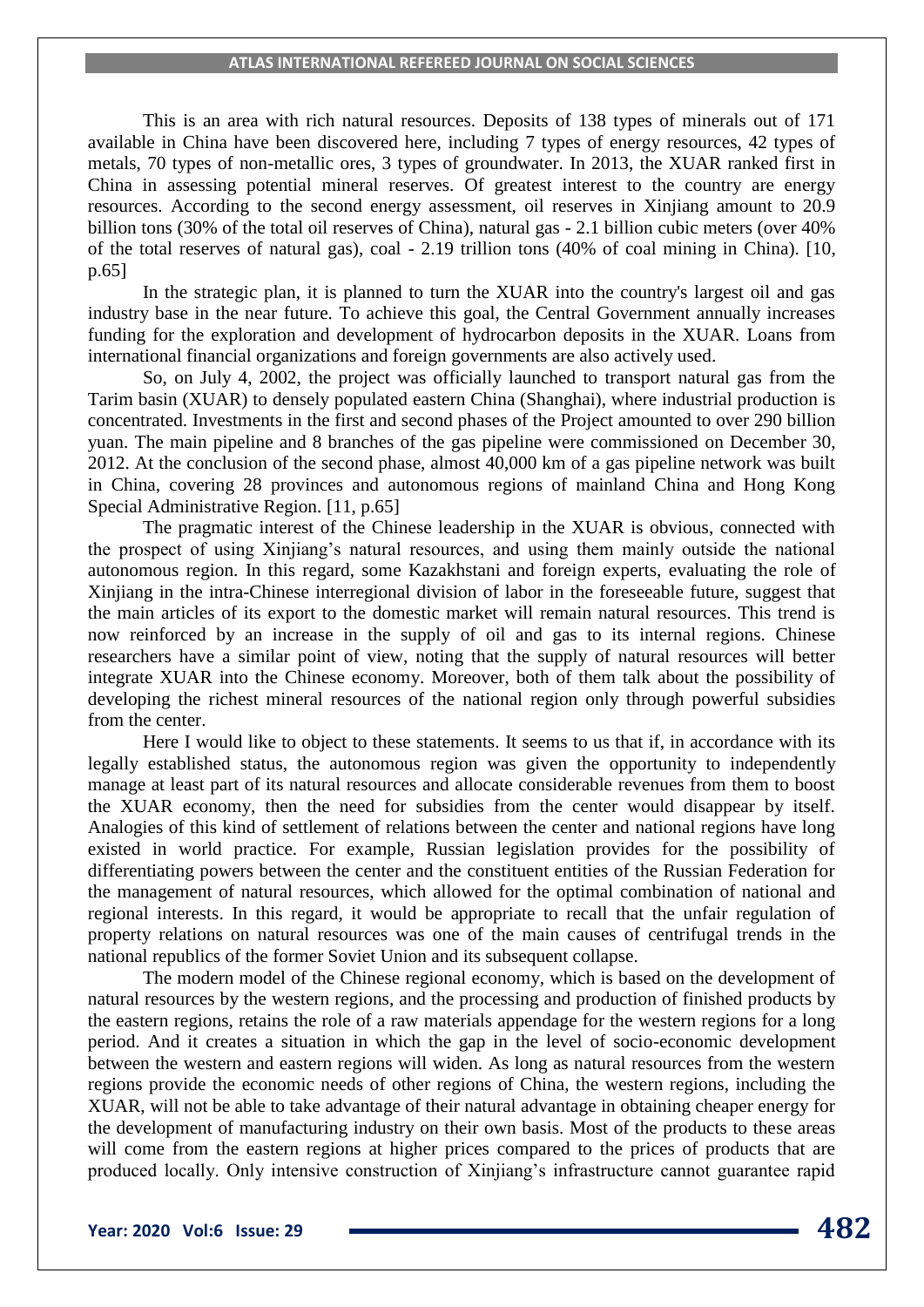socio-economic development and income growth for the local population [12, p.65]. Only a fair opportunity to independently manage at least part of their natural resources in order to develop local manufacturing industries will help balance the regional economy of China and reduce the gap in the level of regional development.

Another important direction of the strategic plan of the PRC government was to solve the demographic problem of China by mass relocation from demographically stressed regions of the country to the sparsely populated western regions. XUAR is the largest administrative unit among the autonomous regions of China, occupies 1/6 of the total area of the country, while its population is only 1.5% of the country's population. Therefore, for the Chinese leadership, the possibility of mitigating the demographic problem in the domestic and coastal provinces of the country by relocating their excess population to the XUAR, which is sparsely populated by Chinese standards, is no less important.

The origins of such a policy dates back to the mid-18th century, when in 1759 the lands of East Turkestan were forcibly annexed to China. After the conquest of the Manchu Qing Dynasty, this territory received the Chinese name Xinjiang ("New Frontier").

In accordance with the concept of foreign policy, which has not changed substantially to date, the Chinese emperor encouraged the migration of the Han population to colonized lands in every possible way. We see that today the policy of the central government of the PRC is aimed at dissolving the Uyghur ethnic group and creating a single Chinese nation in the XUAR. Evidence of this is the comprehensive encouragement of the resettlement of citizens from the central regions of the country to the national suburbs. The pace of migration especially increased with the beginning of the policy of openness and reform, proclaimed by Deng Xiaoping, as a result of which the economically active Han population began to move to do business in the autonomous regions of China, including Xinjiang. [13, p.23] The implementation of the program "Greater development of the West of China" since 2000 has served as a new catalyst for mass migration processes. The justification of such a migration policy is explained by some experts as the need for staffing for the implementation of the strategic project and the unwillingness of the western regions to carry out such ambitious tasks on their own.

Indeed, the western region is experiencing a huge shortage of qualified personnel, especially scientific and technical ones. At the beginning of the implementation of the Strategy, 75% of specialists of the highest category of the country concentrated in coastal areas, 21% in the central and only 4% in the western. Of the 10 thousand working people, 885 people in the eastern regions had vocational education, while in the western - only 92. If the eastern regions had 415 higher education institutions, then in the western there were only 142, most of which are located in the areas where they live mostly hans. [14, p.65] For decades, the problem of the shortage of specialists in the western regions has been solved due to their mass transfer from the eastern regions of China.

If we follow the change in the national composition of the population of Xinjiang, then the share of Uyghurs decreased from 80.0% in 1941 to 45.8% in 2010, while the proportion of Han people increased from 5.0% to 40.5%, respectively. [15, p.65] Table 1 presents the national composition of the population of the XUAR according to the latest census of the PRC. Analyzing the statistical data presented in the tables, it can be seen that, as a whole, the share of Uyghurs and Han people in the XUAR is almost equal.

As for the quality composition of labor immigrants, it is noteworthy that from the moment the XUAR was founded until the reforms and openness began, the state, through the allocation and transfer of jobs, encouraged intellectuals and technical specialists to go to work in Xinjiang. It invited young people, urban educated youth, and workers to travel to the interior of the country to support the development of border areas and encouraged demobilized troops to go to Xinjiang for permanent residence, providing them with jobs there, thus forming a generation of workers for settling in the border areas. However, in the 1980-1990s. there is a tendency to re-emigration of the most qualified and able-bodied personnel who arrived in the XUAR in the 1950-1960s. The loss of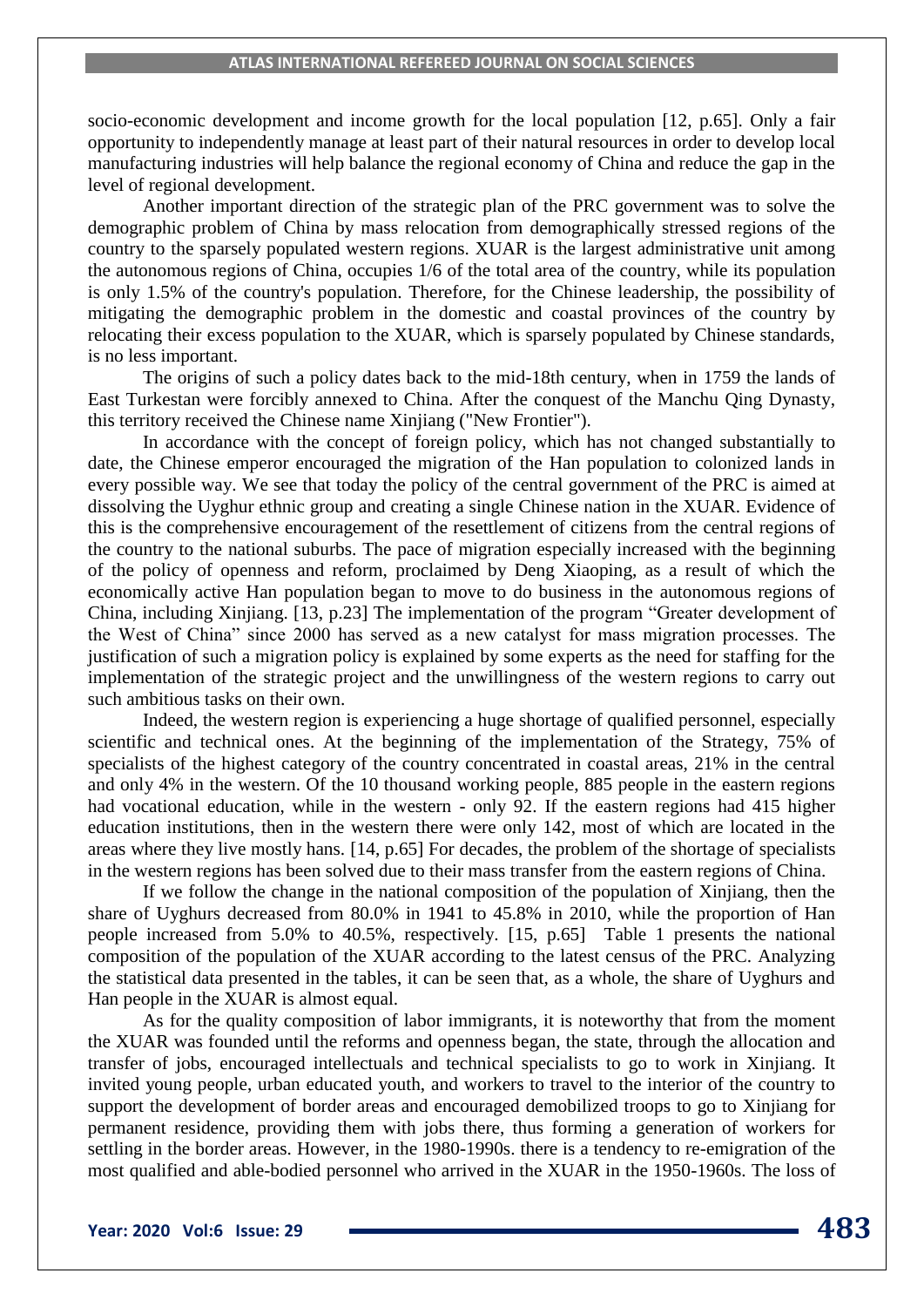such personnel is not compensated, as the new wave of migrants is represented mainly by excessive unskilled rural labor or unskilled workers. That is, the principle of attracting qualified specialists from the eastern and central regions to the western regions has not yet been laid down as one of the main principles in the strategy of "big development of the West". [16, p.142] In any case, with regard to Xinjiang. "In addition," people who have been here for more than a decade, who have mastered the local culture and traditions and are tolerant of local ethnic groups, who are leaving today, for example from the XUAR, are being replaced by a new generation of personnel for whom the principle of tolerance and political expediency is of secondary importance. "These facts convincingly confirm the futility and even negativity of such assistance.

| <b>Nationalities</b>                                                                                                   | <b>Pulation</b> (thousand persons) | <b>Share</b><br>$(\%)$ |
|------------------------------------------------------------------------------------------------------------------------|------------------------------------|------------------------|
| Total population                                                                                                       | 21815                              | 100,0                  |
| Including national minorities                                                                                          | 12 9 8 6                           | 59,5                   |
| 1. Uyghurs                                                                                                             | 10 000                             | 45,8                   |
| 2. Han Chinese                                                                                                         | 8 8 3 0                            | 40,5                   |
| 3. Kazakhs                                                                                                             | 1418                               | 6,5                    |
| 4. Hui                                                                                                                 | 983                                | 4,5                    |
| 5. Kyrgyzstan                                                                                                          | 180                                | 0,8                    |
| 6. Mongols                                                                                                             | 156                                | 0,7                    |
| 7. Tajiks                                                                                                              | 47,2                               | 0,21                   |
| 8. Manchus                                                                                                             | 18,7                               | 0,08                   |
| 9. Uzbeks                                                                                                              | 10,1                               | 0,05                   |
| 10. Russians                                                                                                           | 8,5                                | 0,04                   |
| Source: Zhongguo 2010-Nian Jenkou Beam Ziliao [Shantse] / 2010 Census Materials. Book 1.<br>Beijing, 2012. - S. 35-114 |                                    |                        |

## **Table 1 - Share of the most numerous nationalities of XUAR in 2010**

It becomes clear that the attraction of additional labor resources from other regions of the country cannot continue indefinitely, since this has already radically changed the ethnic composition of the population of national regions, significantly increased the demographic burden on the territory of the XUAR and created the basis for ethnic conflicts. And in order not to dissolve in the growing mass of Chinese migrants, the Uyghurs strive to contrast their traditional way of life with their conservatism and traditionality.

British researcher Joan N. Smith identifies several groups of cultural characteristics that the local population uses as a means of separating Uyghur and Han ethnic groups. [17, p.155] He attributed the first group to symbolic differences and included the language of communication in it, as well as the policy of birth control. Although the official language is Chinese, Uighurs give preference to their native Uigur language. Most Uighurs speak good Chinese, however, it is used only when communicating with the Han. Between themselves, Uighurs speak only Uyghur.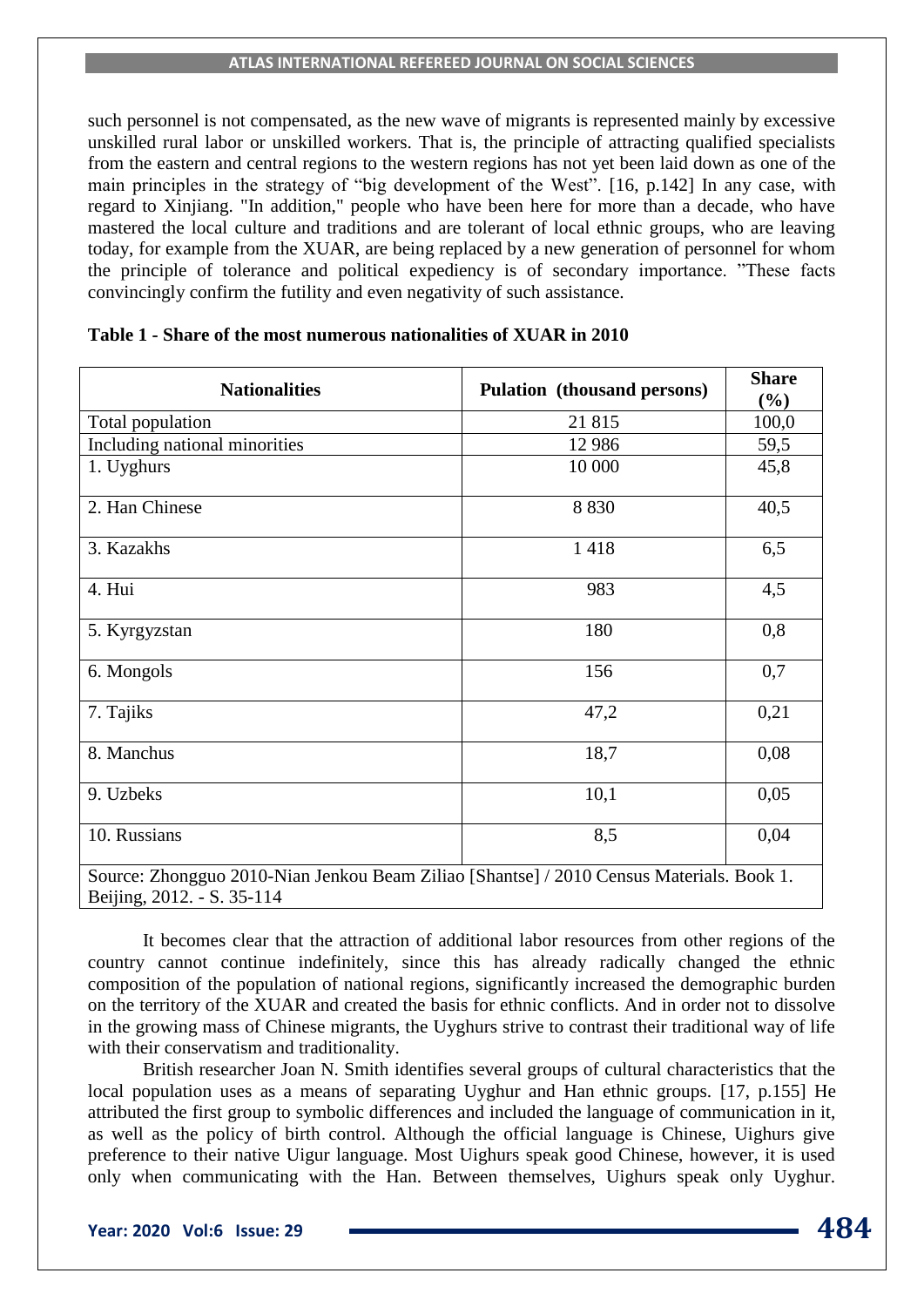However, the situation when the Chinese language is used in state and educational institutions, teaching, starting from primary school, is conducted exclusively in Chinese, has put Uyghurs in the position of socio-economic discrimination. To have a chance to get a good job, Uyghurs must have the same level of education as Han migrants. All this led to a high level of unemployment among the Uyghur population, which, in turn, led to a hardening of the Uyghurs against the Han people, occupying the positions of "white-collar workers". Dissatisfaction grows even more from the realization that the institutionalization of the Chinese language contributes to the quick adaptation of arriving Han Han migrants to the new social hierarchy in cities created by some Han people for other Han people, in which there is no place for indigenous ethnic groups.

Regarding the policy of birth control, for the majority of the indigenous population of the XUAR, especially residents of southern and rural areas, this problem has become one of the main reasons for the negative attitude towards the central government and the Han. According to Islam, professed by the majority of the local population, children are the "blessing of Allah." Therefore, traditionally Muslim families are large. In addition, a large family is easier to manage.

British researcher Joan N. Smith identifies several groups of cultural characteristics that the local population uses as a means of separating Uyghur and Han ethnic groups. He attributed the first group to symbolic differences and included the language of communication in it, as well as the policy of birth control. Although the official language is Chinese, Uighurs give preference to their native Uigur language. Most Uighurs speak good Chinese, however, it is used only when communicating with the Han. Between themselves, Uighurs speak only Uyghur. However, the situation when the Chinese language is used in state and educational institutions, teaching, starting from primary school, is conducted exclusively in Chinese, has put Uyghurs in the position of socioeconomic discrimination. To have a chance to get a good job, Uyghurs must have the same level of education as Han migrants. All this led to a high level of unemployment among the Uyghur population, which, in turn, led to a hardening of the Uyghurs against the Han people, occupying the positions of "white-collar workers". Dissatisfaction grows even more from the realization that the institutionalization of the Chinese language contributes to the quick adaptation of arriving Han Han migrants to the new social hierarchy in cities created by some Han people for other Han people, in which there is no place for indigenous ethnic groups.

### **4. CONCLUSIONS**

Thus, at this stage of the implementation of the strategy of transforming the XUAR into a "model land for the whole country", many difficulties and limitations were revealed. It seems to us that one of the solutions to the problems identified may be the rationalization of the existing system of relations between the center and local authorities, first of all, the delineation of rights and authority, would ensure a combination of national and regional interests. The subsidized method of financing the national region was ineffective. Perhaps attracting foreign investment will provide the necessary impetus for the socio-economic modernization of the western regions. This will require improving the investment climate in the region. In addition, foreign investors must possess all the necessary information about the situation in the western region in order to assess the level of return on investment and the degree of risk. Only after that they will be able to move from a wait-and-see position to active investments.

To solve another problem that has become aggravated in the process of implementing the Program for the Rise of the Western Regions and associated with the mass attraction of labor resources from other regions of the country, it is more rational, as we see it, to develop and improve the level of education and science in the localities, to form their own professional cadres from representatives of the indigenous population, improve the structure of local labor resources. A balanced approach to the solution of personnel policy is needed, which does not violate the ethnosocial balance of the autonomous regions.